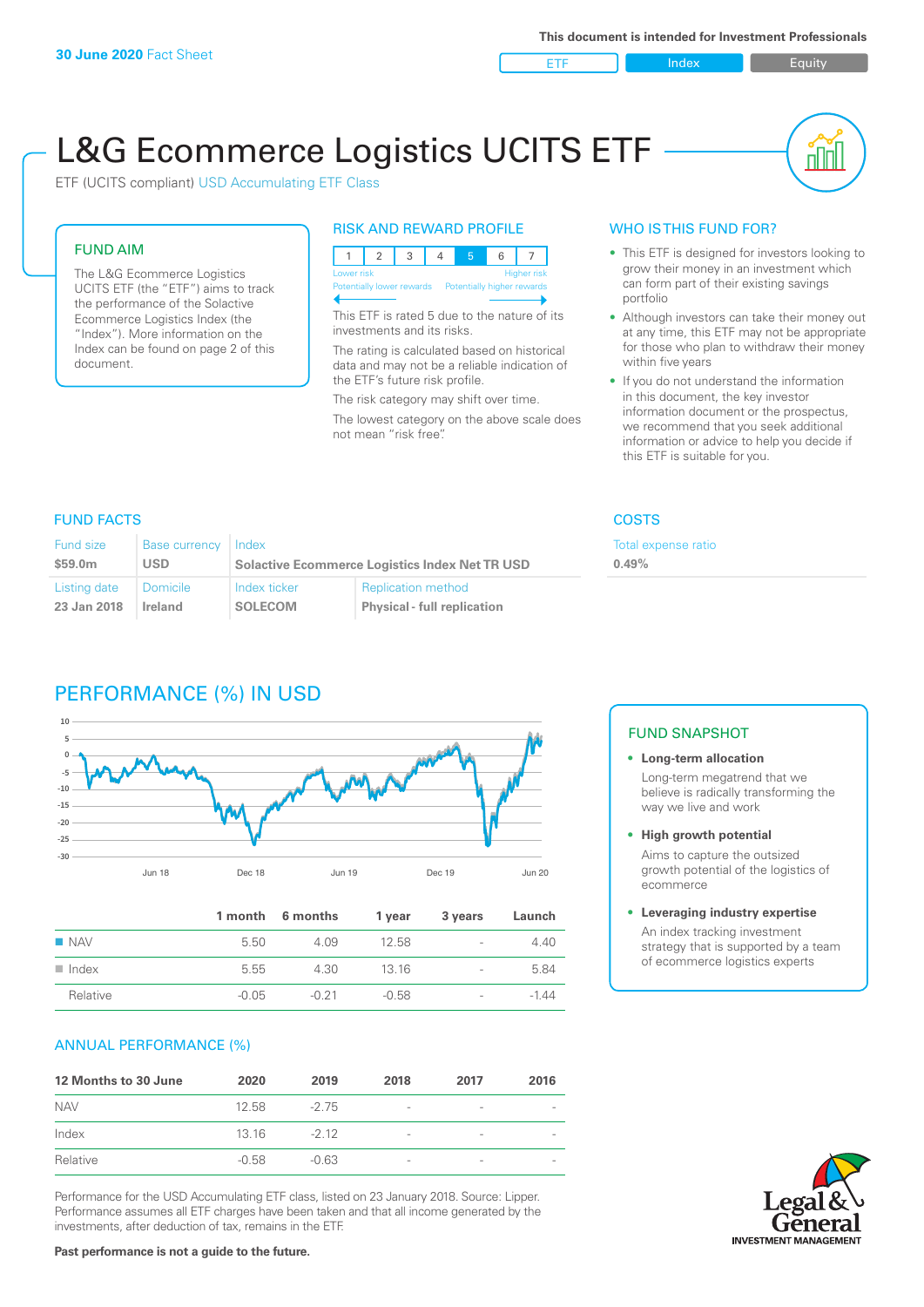# L&G Ecommerce Logistics UCITS ETF

ETF (UCITS compliant) USD Accumulating ETF Class

### INDEX BREAKDOWN

The breakdowns below relate to the Index. The ETF's portfolio may deviate from the below. All data source LGIM unless otherwise stated. Totals may not sum to 100% due to rounding.



### SECTOR (%)

| $\blacksquare$ Industrials | 55.0 |
|----------------------------|------|
| ■ Consumer Discretionary   | 25.2 |
| Information Technology     | 15.4 |
| ■ Consumer Staples         | 2.3  |
| $\blacksquare$ Financials  | 21   |
|                            |      |



| ■ USD              | 40.7 |
|--------------------|------|
| $\blacksquare$ JPY | 17.4 |
| <b>EUR</b>         | 16.9 |
| $\blacksquare$ DKK | 5.9  |
| $H$ HKD            | 4.3  |
| $\Box$ GBP         | 3.4  |
| CAD                | 3.3  |
| $K$ KRW            | 2.7  |
| NZD                | 2.7  |
| $\Box$ CHF         | 2.7  |
|                    |      |

■ Top 10 constituents 33.6%  $\blacksquare$  Rest of Index 66.4% No. of constituents in Index 36

### TOP 10 CONSTITUENTS (%)

| Manhattan Associates     | 3.8 |
|--------------------------|-----|
| Zalando                  | 3.7 |
| eBay                     | 3.6 |
| Ocado                    | 3.4 |
| <b>Descartes Systems</b> | 3.3 |
| JD.com                   | 3.3 |
| Synnex                   | 3.3 |
| Amazon                   | 3.1 |
| <b>DSV</b>               | 3.1 |
| Deutsche Post            | 3.0 |
|                          |     |

### INDEX DESCRIPTION

The Index aims to track the performance of a basket of stocks of logistics service providers and technology companies who are engaged in ecommerce.

The Index is comprised of companies which are publically traded on various stock exchanges around the world that provide (i) "logistics" services (i.e. the warehousing of goods or the fulfilment and delivery of goods) or (ii) software solutions to companies that provide logistic services in connection with "ecommerce" (i.e. the buying and selling of goods on the internet). A company is only eligible for inclusion in the Index if (1) it is of a sufficient size (determined by reference to the total market value of the proportion of its shares that are publically traded) and (2) it is sufficiently "liquid" (a measure of how actively its shares are traded on a daily basis).

The universe of companies out of which the Index selection is made is refreshed annually in April. However, the Index is reconstituted semi-annually in April and October in accordance with the full selection criteria and all companies are equally weighted within the Index. On a monthly basis, the weight of each company is assessed and, if any of them exceeds 15% of the Index, the weights of all companies are adjusted so that they are again equally weighted within the Index.

### INVESTMENT MANAGER

GO ETF Solutions LLP is the investment manager for each of the exchange traded funds (ETFs) issued by Legal & General UCITS ETF Plc and is responsible for the day-to-day investment management decisions for this ETF. The team is highly experienced with respect to all aspects relating to the management of an ETF portfolio, including collateral management, OTC swap trading, adherence to UCITS regulations and counterparty exposure and monitoring.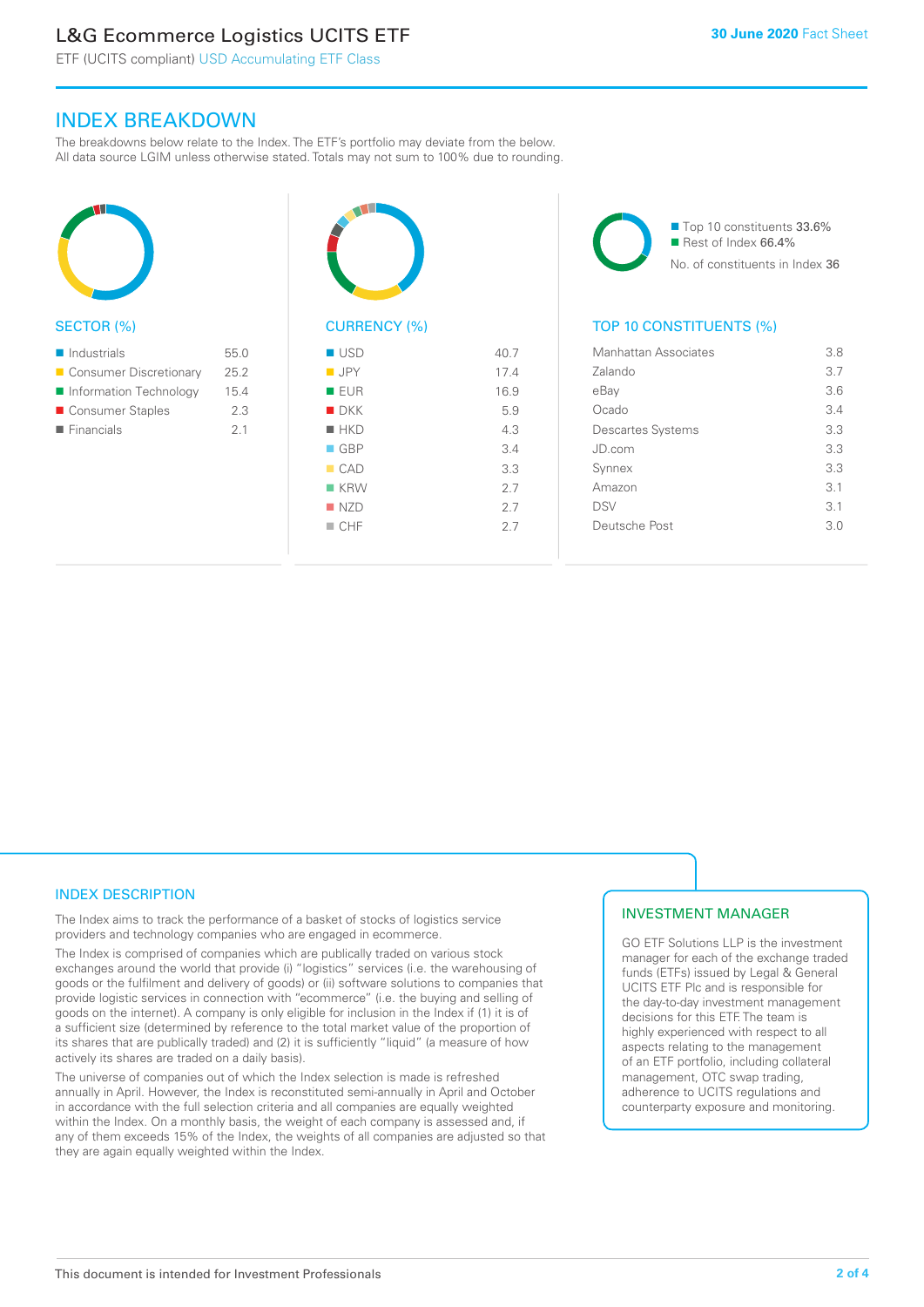# L&G Ecommerce Logistics UCITS ETF

ETF (UCITS compliant) USD Accumulating ETF Class

### KEY RISKS

- The value of an investment and any income taken from it is not guaranteed and can go down as well as up; you may not get back the amount you originally invested.
- An investment in the ETF involves a significant degree of risk. Any decision to invest should be based on the information contained in the relevant prospectus. Prospective investors should obtain their own independent accounting, tax and legal advice and should consult their own professional advisers to ascertain the suitability of the ETF as an investment.
- The value of the shares in the ETF is directly affected by increases and decreases in the value of the Index. Accordingly the value of a share in the ETF may go up or down and a shareholder may lose some or the entire amount invested.
- The ETF's ability to closely track the Index will be affected by its ability to purchase and/or sell the Index constituents and any legal or regulatory restrictions or disruptions affecting them.
- The ETF's ability to closely track the Index will also be affected by transaction costs and taxes incurred when adjusting its investment portfolio generally and/ or to mirror any periodic adjustments to the constituents of the Index. There can be no certainty that ETF shares can always be bought or sold on a stock exchange or that the market price at which the ETF shares may be traded on a stock exchange will reflect the performance of the Index.
- The ETF is subject to the risk that third party service providers (such as a bank entering into swaps with the ETF or the ETF's depositary) may go bankrupt or fail to pay money due to the ETF or return property belonging to the ETF.
- As the Index includes micro, small and medium-sized publicly traded companies, the ETF is subject to the risk that such companies may be more vulnerable to adverse business or economic events and greater and more unpredictable price changes than larger companies or the stock market as a whole.
- Companies that provide logistics services or software solutions to logistic service providers in connection with ecommerce are particularly vulnerable to changes in business cycles and general reductions in consumer spending resulting from recession or other economic factors. Such factors could lead to a decline in the value of the companies represented in the Index and therefore the ETF.

For more information, please refer to the key investor information document on our website Ø

### TRADING INFORMATION

| <b>Exchange</b>           | <b>Currency ISIN</b> |              | <b>SEDOL</b>   | <b>Ticker</b> | <b>Bloomberg</b> |
|---------------------------|----------------------|--------------|----------------|---------------|------------------|
| London Stock Exchange USD |                      | IE00BF0M6N54 | BFOM6N5 ECOM   |               | ECOM I N         |
| London Stock Exchange GBP |                      | IE00BF0M6N54 | <b>BF0M776</b> | <b>FCOG</b>   | FCOG I N         |
| Deutsche Börse            | EUR                  | IE00BF0M6N54 | <b>BF0M798</b> | FTI H         | FTI H GY         |
| Borsa Italiana            | EUR                  | IF00BF0M6N54 | <b>BF0M787</b> | <b>FCOM</b>   | <b>FCOM IM</b>   |
| <b>NYSE Euronext</b>      | <b>EUR</b>           | IE00BF0M6N54 | BF0M7B0        | <b>FCOM</b>   | FCOM NA          |
| SIX Swiss Exchange        | CHE                  | IE00BF0M6N54 | <b>BMG6919</b> | <b>FCOM</b>   | ECOM SW          |

The currency shown is the trading currency of the listing.

### **Index Disclaimer**



### SPOTLIGHT ON LEGAL & GENERAL INVESTMENT MANAGEMENT

We are one of Europe's largest asset managers and a major global investor, with assets under management of €1,411.7 billion (as at 31 December 2019). We work with a wide range of global clients, including pension schemes, sovereign wealth funds, fund distributors and retail investors.

Source: LGIM internal data as at 31 December 2019. The AUM disclosed aggregates the assets managed by LGIM in the UK, LGIMA in the US and LGIM Asia in Hong Kong. The AUM includes the value of securities and derivatives positions.

### COUNTRY REGISTRATION



### TO FIND OUT MORE



The L&G Ecommerce Logistics UCITS ETF (the "ETF") is not sponsored, promoted, sold or supported by Solactive AG. Nor does Solactive AG offer any express or implicit guarantee or assurance either with regard to the results of using the Index and/or Index trade mark or the Index price, at any time or in any other respect.

The Solactive eCommerce Logistics Index Net Total Return (the "Index") is calculated and published by Solactive AG. Solactive AG uses its best efforts to ensure that the Index is calculated correctly. Irrespective of its obligations towards Legal & General UCITS ETF Plc, Solactive AG has no obligation to point out errors in the Index to third parties including, but not limited to, investors and/or financial intermediaries of the ETF. Solactive AG does not guarantee the accuracy and/or the completeness of the Index or any related data, and shall not have any liability for any errors, omissions or interruptions therein.

Neither publication of the Index by Solactive AG, nor the licensing of the Index or Index trade mark, for the purpose of use in connection with the ETF, constitutes a recommendation by Solactive AG to invest capital in said ETF nor does it, in any way, represent an assurance or opinion of Solactive AG with regard to any investment in this ETF. In no event shall Solactive AG have any liability for any lost profits or indirect, punitive, special or consequential damages or losses, even if notified of the possibility thereof.